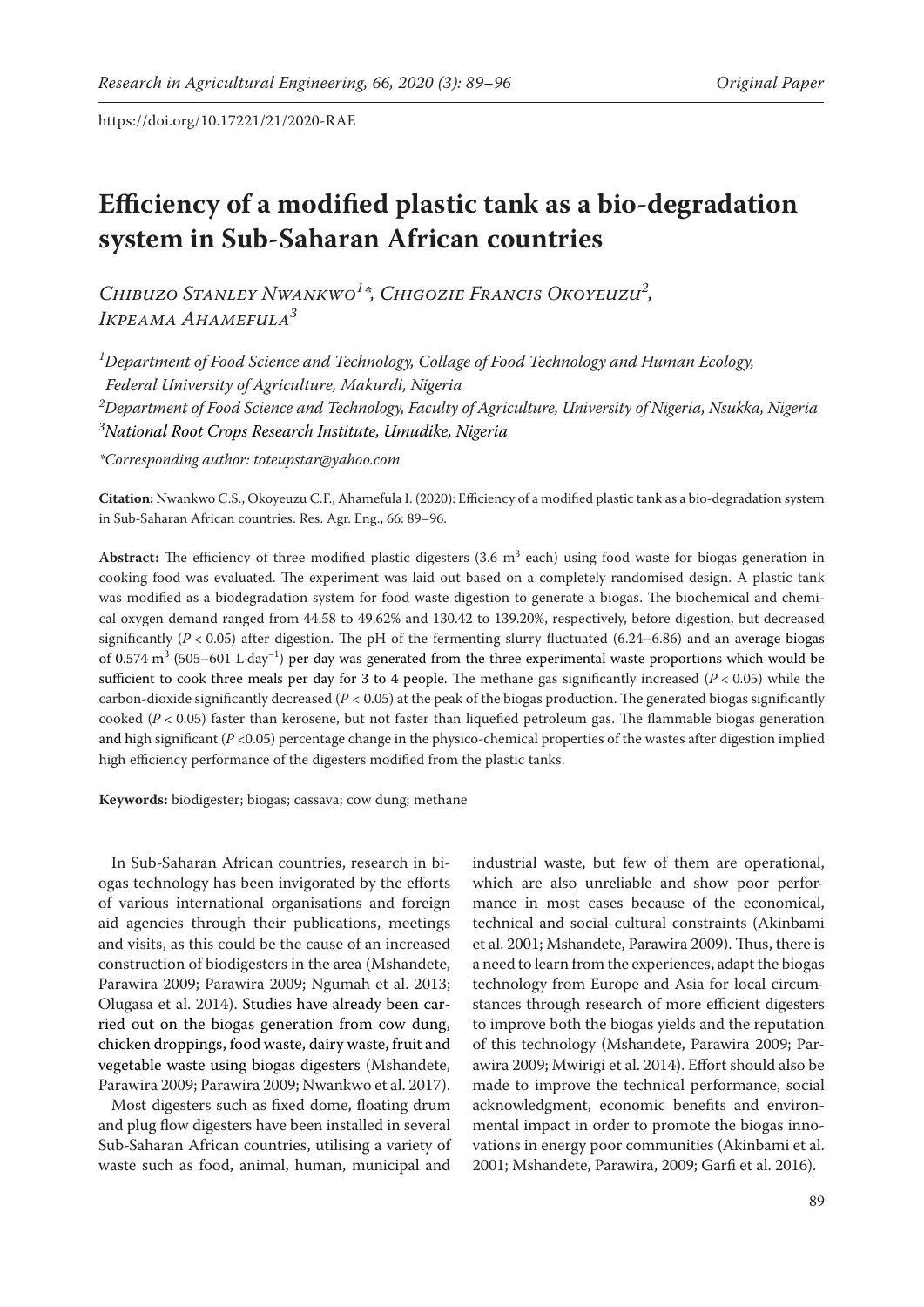In modern times, there is a rise in the demand for energy and to explore and exploit new sources of energy which are renewable as well as those that are environmentally friendly (Mshandete, Parawira, 2009; Nwankwo et al. 2017; Roubík et al. 2018). If properly harnessed, biogas technologies offer a captivating platform for the exploration and utilisation of certain categories of biomass (agricultural waste, animal waste and food waste) as an alternative source of energy as well as replacing an inorganic nitrogen fertiliser with an organic nitrogen one from anaerobic digesters for agricultural use (Opeh, Okezie 2011; Vu et al. 2012; Adeoti et al. 2014). The modification of bio-digesters from plastic tanks for the biogas production using food waste for household use could be the leeway to a cost effective and environmentally friendly energy substitute for cooking foods compared to liquefied petroleum gas and kerosene (Herout et al. 2011). In Nigeria, research into biogas technologies and their practical application has not received the deserved attention thus far (Mshandete, Parawira 2009; Opeh, Okezie 2011). Work has been undertaken by evaluating the efficiency of the biogas digester through physicochemical studies (Nwankwo et al. 2017). The digester was designed so that the food waste generated at home could be poured directly into the digester for the biogas production for cooking food instead of disposing it as just waste. However, this research focused on evaluating the efficiency of the modified plastic digester using the generated biogas from different types of food waste in cooking food.

### **MATERIAL AND METHODS**

Cow dung, yam peels, cassava peels and vegetable waste were used. The materials used for the biodigester modification were a black PVC plastic tank  $(3.60 \text{ m}^3)$ , a 1" back nut, a 4" back nut, a 4" plastic ball valve, a 4" male adapter, a 4" 45° bend, a 4" PVC pipe, a  $1'' \times \frac{3}{4}$  bushing, tapered foam cork, a T joint, a valve, a pressure nozzle, thread tape, a gas hose, a tyre tube, 20 litres gallon, a rubber cork, silicone/ PVC glue and a pressure gauge.

Three batches of an experimental anaerobic biodigestion waste were conducted for 28 days involving 50% cow dung and 50% yam peel and vegetable waste (WB<sub>1</sub>), 50% cow dung and 50% yam peel waste  $(\mathrm{WB}_{2}), 50\%$  cow dung, 50% vegetable waste  $(\mathrm{WB}_{3}).$ Each waste was weighed and diluted with water  $(1:3)$  and anaerobically digested for the same pe-

riod in three different 3.6  $\text{m}^{3}$  capacity plastic digesters (Figure 1).

The physico-chemical characteristics (wet basis) and total viable count of the waste were determined (AOAC 2010). The biogas produced was characterised by a portable combustion analyser (RASI 700 BIO EIUK, UK). The generated biogas from each waste was used to cook foods (yams and rice) three times daily and the efficiency of the generated biogas in cooking the food was compared to liquefied petroleum gas and kerosene and the cooking time was determined by the use of a stop watch (Itodo et al. 2007).

The digester cover was designed with a hard foam material. The digester cover was about 0.152 m in height, with a 0.023 m upper diameter and a 0.021 m lower diameter with a wooden handle (0.04 m in diameter and 0.111 m in height). The agitator  $(mass = 7.84 \text{ kg})$  was made of circular arms  $(0.24 \text{ m in})$ diameter each) joined with an iron steel rod 0.61 m in length to enable the agitator to move to and fro freely (Figure 2). The digester influent chamber was



Figure 1. Flow chart for co-digestion of kitchen waste and cow dung for biogas generation

 $WB_{1}$  – 50% cow dung, 50% yam peel and vegetable;  $WB_{2}$  $-50\%$  cow dung and 50% yam peel,  $WB_{3} - 50\%$  cow dung and 50% vegetable; \* after charging, immediately biogas production started, at the peak of biogas production, at point of discharging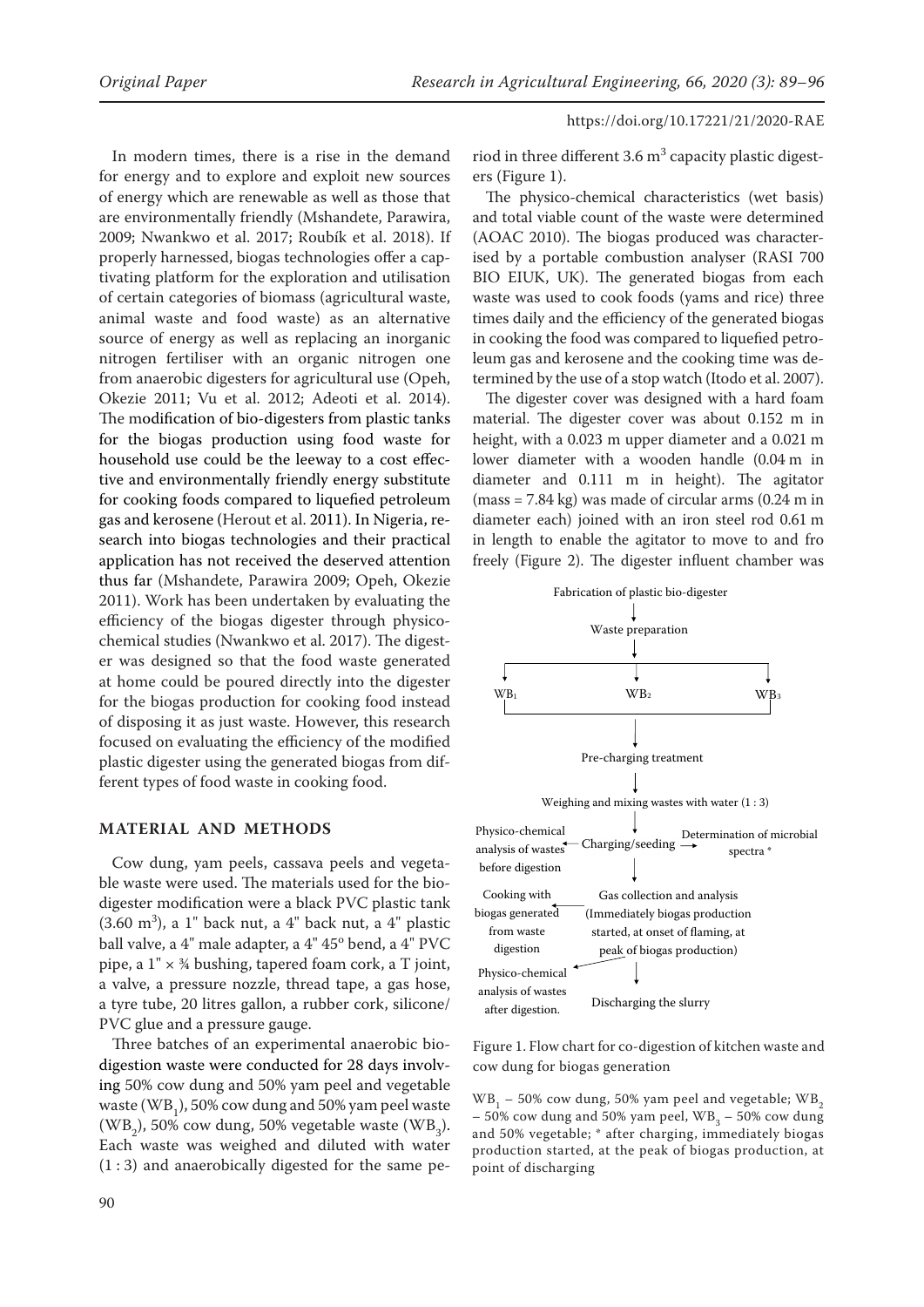

Figure 2. Schematic diagram of digester (A) the fermenation tank and (B) whole digester assamble

1 – agitator handle; 2 –influent chamber; 3 – pressure gauge; 4 – cork handle; 5 – tapered foam cork; 6 – base of the cork; 7 – biogas outlet; 8 –gas collecting chamber; 9 – fermentation chamber; 10 – agitator; 11 – plastic ball handle; 12 – effluent chamber; 13 – slurry inlet; 14 – gas storage chamber; 15 – nido pressure nossle; 16 – ball gauge control; 17 – slurry outlet; 18 – gas hose; 19 – nido valve; 20 – tyre tube for pressure control; 21 – gas outlet

designedwith a  $4$ " (0.11 m) PVC back nut, a  $4$ " (0.11 m) PVC male adapter, a 4 (0.11 m) PVC 45° elbow bend and a 4" (0.11 m) PVC pipe. The agitator handle was allowed to pass through the influent chamber (Figure 2). The effluent chamber was designed with a 4" (0.11 m) PVC back nut, a 4" (0.11 m) PVC male adapter and a 4" (0.11 m) plastic ball valve so that all the slurry could be easily discharged after digestion (Figure 3). Since 75% of the total volume of the digester will be filled with waste and water, then (Equations 1–3):

$$
\frac{75}{100} \times \frac{\text{total volume of digester}}{1} = \frac{\text{total volume of}}{\text{waste and water}}
$$
 (1)

Total volume of digester = 3 600 L

$$
\frac{75}{100} \times \frac{3600}{1} = 2700 \text{ L}
$$
 (2)

total volume of waste and water  $=$  volume of each ratio (3) total volume of waste and water

Total volume of waste and water = 2 700 L; since ratio of waste to water is  $1:3$  then the total ratio =  $4$ From the Equation 3:

Volume of each ratio = 675 Ratio of waste to water  $= 1 : 3$ ; then the weight of waste =  $675 \times 1 = 675$  kg Volume of water =  $675 \times 3 = 2025$  L

The study adopted an experimental design. The experiment was laid out based on a completely randomized design. The data generated were analysed



Figure 3. The whole digester assemble

using a one way analysis of variance and an independent *t*-test (*P* < 0.05).

#### **RESULTS AND DISCUSSION**

**Physico-chemical properties of the waste before and after digestion.** The total solids, volatile solids, carbon, free fatty acids, chemical and biochemical oxygen demand decreased significantly (*P* < 0.05) and the moisture content of the different waste increased significantly ( $P < 0.05$ ) after digestion. Similar result was reported by Yadav et al. (2014) which was attributed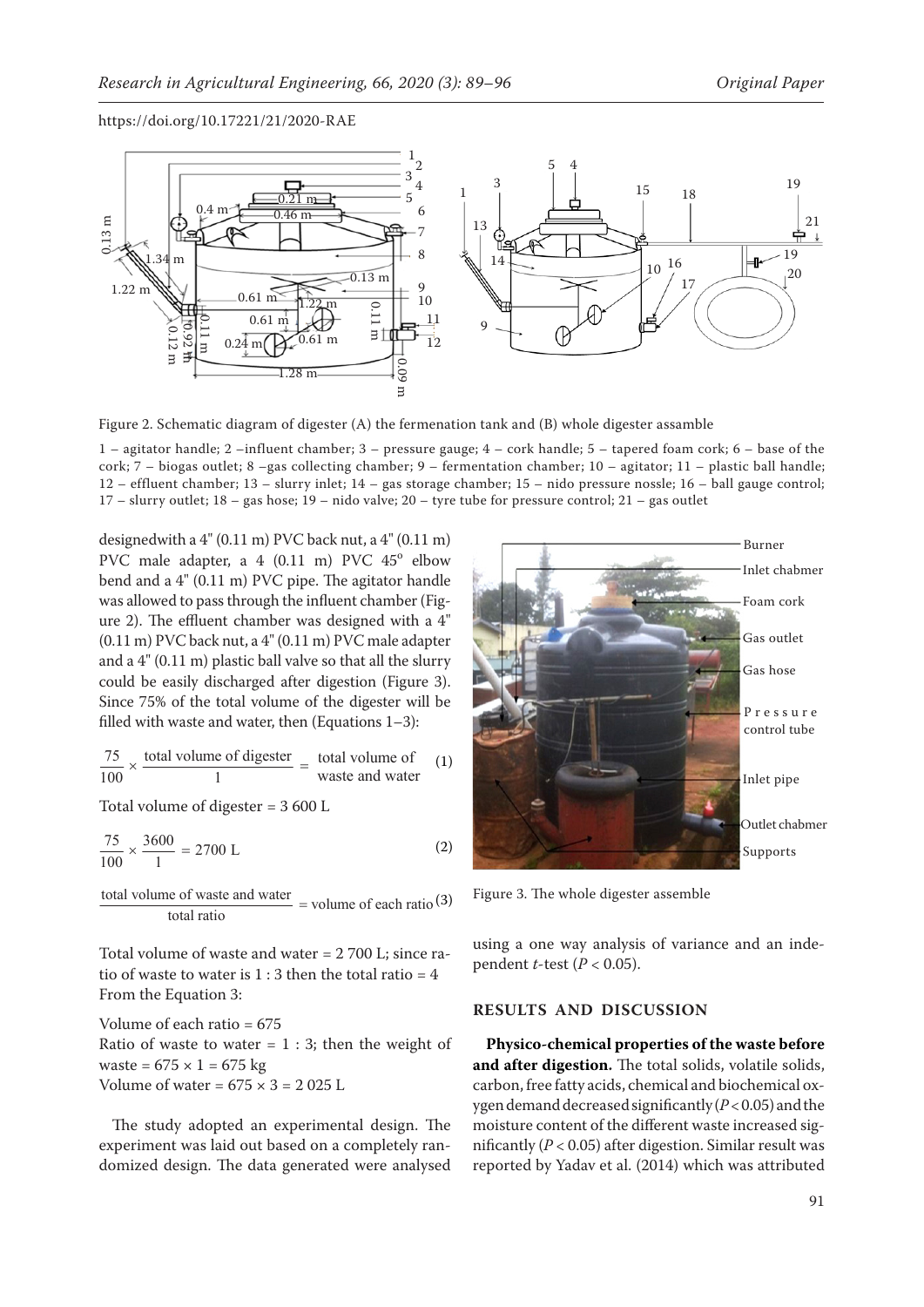to the activities of the microorganisms for the biogas production. Great variation was found in the moisture content ranging from 78.08 to 80.88% before digestion, but increased after digestion and  $WB_{1}$  and  $WB_{2}$  have values close to each other (Table 1). The high moisture content before digestion encourages the movement and contact between the microorganisms and organic molecules (Yadav et al. 2014). The moisture increased due to a decrease in the amount of volatile and total solids (Eze, Agbo 2010; Yadav et al. 2014). The total solids (9.48–12.48%) of the waste were in the range reported to be optimal for biogas production. The total solid was highest in WB<sub>2</sub> which may be as a result of the fibrous nature of the vegetable included in  $WB_3$  and Yadav et al. 2014 reported that slurries of higher total solid concentrations were more acidic than that of lower concentrations. The proteins, carbohydrates and volatile solids

were highest in  $WB_2$  before and after digestion. The reduction of the carbon content in the waste after digestion could be due to the production of organic acids (Yadav et al. 2014). The free fatty acids of the waste ranged from 0.06 to 0.10% and decreased significantly  $(P < 0.05)$  after digestion. The biochemical oxygen demand ranged from 45.41 to 50.58%, while the chemical oxygen demand ranged from 130.42 to 140.80% before digestion. The conversion of the organic matter into a biogas may be reason for the decrease in the chemical and bio-chemical oxygen demand of the waste.

**Effect of digestion duration on the total viable count.** The total viable count was  $3.82 \times 10^7$  for  $WB_{1}$ , 2.84 ×10<sup>7</sup> for WB<sub>2</sub>, and 2.42 × 10<sup>8</sup> for WB<sub>3</sub> immediately after charging, but increased significantly (*P* < 0.05) immediately after the biogas production started (Figure 4). Similar results were reported

Table 1: Physico-chemical properties of the undigested and digested wastes

| Parameters                |            | Waste blend (%)          |                               |                              |  |  |  |
|---------------------------|------------|--------------------------|-------------------------------|------------------------------|--|--|--|
|                           | Treatments | WB <sub>1</sub>          | WB <sub>2</sub>               | WB <sub>3</sub>              |  |  |  |
|                           | undigested | $78.08^b \pm 0.01$       | $75.07^{\circ} \pm 1.20$      | $80.88^a \pm 0.50$           |  |  |  |
| Moisture                  | digested   | $80.64^b \pm 0.20$       | $80.04^b \pm 0.27$            | $84.76^a \pm 0.70$           |  |  |  |
| Ash                       | undigested | $4.76^a \pm 0.27$        | $4.46^a \pm 0.34$             | $4.86^a \pm 0.11$            |  |  |  |
|                           | digested   | $3.45^a \pm 0.40$        | $3.29^a \pm 0.24$             | $3.20^a \pm 0.70$            |  |  |  |
| Fibre                     | undigested | $4.25^a \pm 0.30$        | $4.47^a \pm 0.40$             | $4.82^{\mathrm{a}} \pm 0.70$ |  |  |  |
|                           | digested   | $2.16^a \pm 0.20$        | $2.12^a \pm 0.27$             | $2.82^a \pm 1.60$            |  |  |  |
| Fat                       | undigested | $1.11^a \pm 0.40$        | $1.03^a \pm 0.30$             | $1.01^a \pm 0.11$            |  |  |  |
|                           | digested   | $0.56^{\rm b} \pm 0.27$  | $0.40^{\circ} \pm 0.33$       | $0.30^{\circ} \pm 0.12$      |  |  |  |
| Protein                   | undigested | $0.92^{\circ} \pm 0.30$  | $1.24^b \pm 0.54$             | $0.81^d \pm 1.14$            |  |  |  |
|                           | digested   | $1.62^b \pm 0.14$        | $1.74^a \pm 0.42$             | $1.24^b \pm 1.60$            |  |  |  |
|                           | undigested | $12.22^b \pm 0.02$       | $14.93^a \pm 0.52$            | $9.28^{\circ}$ ± 1.14        |  |  |  |
| Carbohydrate              | digested   | $10.26^a \pm 0.16$       | $11.24^a \pm 0.44$            | $6.02^b \pm 0.19$            |  |  |  |
| Total solid               | undigested | $9.48^b \pm 0.41$        | $10.28^b \pm 0.22$            | $12.48^a \pm 0.42$           |  |  |  |
|                           | digested   | $7.36^b \pm 0.21$        | $7.48^b \pm 0.51$             | $7.46^b \pm 0.48$            |  |  |  |
| Volatile solid            | undigested | $7.98^b \pm 0.21$        | $8.10^{b} \pm 0.71$           | $6.52^b \pm 0.20$            |  |  |  |
|                           | digested   | $6.10^b \pm 0.31$        | $6.17^b \pm 0.31$             | $4.26^c \pm 0.64$            |  |  |  |
| Carbon content            | ndigested  | $5.58^{\rm a} \pm 0.21$  | $3.12^a \pm 0.41$             | $3.14^a \pm 0.24$            |  |  |  |
|                           | digested   | $1.16^b \pm 0.40$        | $1.24^b \pm 0.06$             | $0.08^{\rm c} \pm 0.52$      |  |  |  |
| Free fatty acid           | undigested | $0.08^a \pm 0.20$        | $0.10^a \pm 0.041$            | $0.06^a \pm 0.22$            |  |  |  |
|                           | digested   | $0.02^{\circ} \pm 0.62$  | $0.04^b \pm 0.04$             | $0.02^{\circ} \pm 0.40$      |  |  |  |
| Biochemical oxygen demand | undigested | $50.58^{\circ} \pm 0.02$ | $47.54^{\mathrm{b}} \pm 0.41$ | $45.41^{\circ} \pm 0.06$     |  |  |  |
|                           | digested   | $16.48^c \pm 0.41$       | $15.20^b \pm 0.11$            | $15.42^{bc} \pm 0.31$        |  |  |  |
|                           | undigested | $140.80^{b} \pm 0.71$    | $130.42^{\circ} \pm 0.22$     | $133.12^d \pm 0.72$          |  |  |  |
| Chemical oxygen demand    | digested   | $65.70^{\circ} \pm 0.11$ | $82.40^a \pm 0.34$            | $60.78^d \pm 0.54$           |  |  |  |

The values are the means  $\pm$  standard deviation of three determinations; the values in the same row with the different letters with different superscripts are significantly  $(P < 0.05)$  different; the values in the same column with numbers with different superscripts are significantly ( $P < 0.05$ ) different; WB<sub>1</sub> – 50% cow dung and 50% yam peel and vegetables; WB<sub>2</sub> – 50% cow dung and 50% yam peel;  $\mathbb{W}\text{B}_3^{\phantom{1}}$  – 50% cow dung and 50% vegetables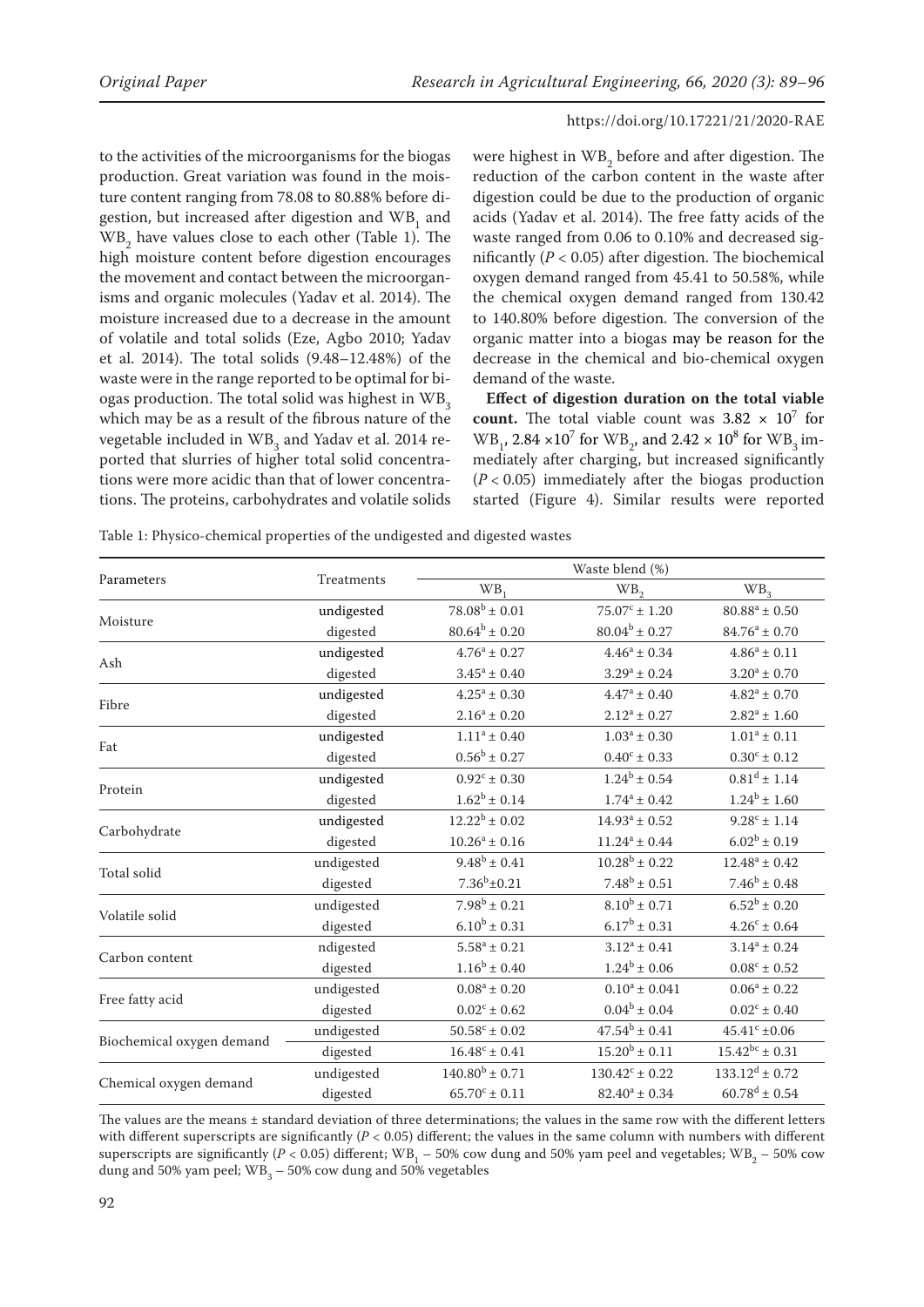by Eze and Agbo (2010), Ofoefule et al. (2010) and Asikong et al. (2016). The initial increase in the microbial load may involve large populations of microorganisms in the hydrolytic and acidogenic phases of the methane biogenesis (Asikong et al. 2016). At the peak of the biogas production, the microbial load increased significantly ( $P < 0.05$ ) more than the initial stage of the biogas production, which were  $5.81 \times 10^8$ for WB<sub>1</sub>,  $4.87 \times 10^8$  for WB<sub>2</sub>, and  $4.78 \times 10^8$  for WB<sub>3</sub>. The higher microbial counts recorded in the waste with WB<sub>1</sub> than the other waste could be due to the nature and varying amount of nutrient contents as this would definitely determine the type of fermentative microorganisms (Asikong et al. 2016). At the point of discharge, the microbial loads decreased significantly  $(P < 0.05)$  which reduced the biogas production. These observations conformed with the report of Ofoefule et al. (2010) and Asikong et al. (2016). The significant  $(P < 0.05)$  decrease in the microbial loads at the point of discharge may be due to the fluctuation in the pH, temperature of the slurry, deposition of the microbial metabolites and gradual exhaustion of nutrients in the waste (Asikong et al. 2016).

**Biogas composition at the different stages of gas production during waste digestion.** The biogas production immediately started the methane  $(CH_4)$ , which was in range of 45.12 to 47. 34% and the carbon dioxide  $(CO_2)$  composition was in range of 39.39 to 41.38%, while the carbon monoxide (CO) was in range of 14.40 to 15.49% (Figure 5). The low percentage of  $CH<sub>4</sub>$  shows that the



Figure 4. Effect of the digestion duration on the total  $\overline{\phantom{a}}$ viable count and performance of the per-

 $WB_{1}$  – 50% cow dung and 50% yam peel and vegetables,  $WB_2 - 50\%$  cow dung and 50% yam peel,  $WB_3 - 50\%$  cow dung and 50% vegetables



for explanation see figure 4 Figure 5. Biogas composition at the different stages of the gas production during the waste digestion

methanogenic microorganisms were not using most of the  $CO<sub>2</sub>$  as an electron acceptor for the methane production (Herout et al. 2011). The methane was highest in  $WB_{1}$  (50% cow dung and 50% yam peels and vegetable) probably due the varying proximate composition of the different substrates and varying number of methane producing microorganisms. The biogas flammability was observed on the  $6<sup>th</sup>$ day for  $WB_{1}$ , and on the 5<sup>th</sup> day for  $WB_{2}$  and  $WB_{3}$ . Similar results were reported by Herout et al. (2011) and Ukpai et al. (2015). At the point of flaming, the  $CH<sub>4</sub>$  content of the biogas increased significantly  $(P < 0.05)$ , while the CO<sub>2</sub> content decreased significantly ( $P < 0.05$ ) with WB<sub>1</sub> and WB<sub>2</sub> having values close to each other. At the peak of the biogas production, the  $CH<sub>4</sub>$  again increased significantly  $(P < 0.05)$  to 69.42, 66.70%, and 63.62% for WB<sub>1</sub>,  $WB_{2}$  and  $WB_{3}$  while the  $CO_{2}$  content decreased significantly (*P* < 0.05) to 25.43, 27.29, and 30.25%, respectively. An increase in  $CH<sub>4</sub>$  indicates an increase in the heating power of the biogas (Herout et al. 2011; Beevi et al. 2013).

**Temperature, pH and Volume of gas production per day.** The ambient temperature ranges from 29 to  $36\,^{\rm o}{\rm C}$  and slurry temperature ranges from 31 to 37  $^{\rm o}{\rm C}$ (Table 2). Similar results were reported by Ukpai et al. (2015). The higher slurry temperature than ambient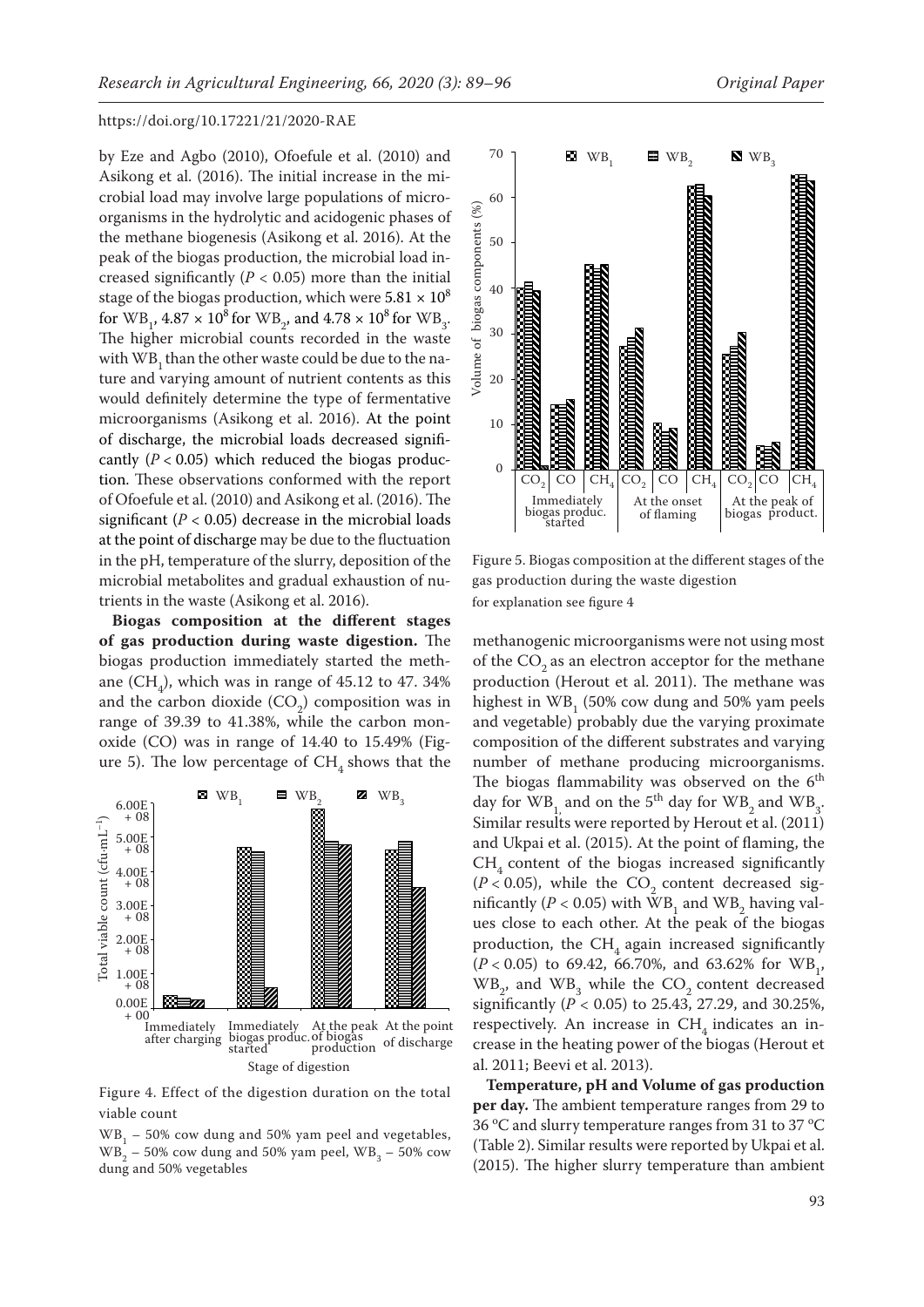temperature was because of the higher heat holding capacity of the slurry than ambient temperature. The slurry temperatures were within the mesophilic range, which was reported to favour optimal microbial activities for a high biogas production (Ukpai et al. 2015). The pH of  $WB<sub>1</sub>$  remained steady at 6.70 for first three days of charging and it afterward ranged from 6.70 to 6.72 throughout the retention period (Table 2). The fluctuation in the pH may be due to the higher acidogenesis and lower methanogenic activities, and vice versa (Beevi et al. 2013). The pH of WB<sub>2</sub> increased on the day of charging from

6.24 to 6.78 on the  $8<sup>th</sup>$  day, after which it decreased and remain steady at 6.75 from the  $12<sup>th</sup>$  to  $14<sup>th</sup>$  day; afterward, it ranged from 6.72 to 6.79 throughout the retention period. The result was not surprising, as a similar result was reported by Asikong et al. (2016) and the gradual reduction in the pH may be due to the production of the volatile fatty acids (Aragaw et al. 2013). The pH of  $WB_{3}$  fluctuated from the first day to the  $11<sup>th</sup>$  day between 6.60 and 6.86 after which it remained steady at 6.81 from the  $12^{th}$  to  $17^{th}$  day and began to fluctuate again between 6.70 and 6.80 for the remaining days of the retention period. The steady pH

Table 2. Temperature, pH and volume of the gas production per day

|                          | Waste blends                   |                               |      |                                           |                               |      |                                           |                               |      |                                          |
|--------------------------|--------------------------------|-------------------------------|------|-------------------------------------------|-------------------------------|------|-------------------------------------------|-------------------------------|------|------------------------------------------|
| Retention time<br>(days) | WB <sub>1</sub>                |                               |      |                                           | WB <sub>2</sub>               |      |                                           | WB <sub>3</sub>               |      |                                          |
|                          | Ambient<br>temp. $(^{\circ}C)$ | Slurry temp.<br>$(^{\circ}C)$ | pН   | Vol. of<br>biogas<br>$(L \cdot day^{-1})$ | Slurry temp.<br>$(^{\circ}C)$ | pH   | Vol. of<br>biogas<br>$(L \cdot day^{-1})$ | Slurry temp.<br>$(^{\circ}C)$ | pH   | Vol.of<br>biogas<br>$(L \cdot day^{-1})$ |
| Charging day             |                                |                               |      | $\boldsymbol{0}$                          |                               |      | $\mathbf{0}$                              |                               |      | $\boldsymbol{0}$                         |
| $\mathbf{1}$             | 32                             | 33                            | 6.70 | $\boldsymbol{0}$                          | 31                            | 6.24 | $\boldsymbol{0}$                          | 33                            | 6.76 | $\boldsymbol{0}$                         |
| $\overline{2}$           | 29                             | 32                            | 6.70 | 399                                       | 32                            | 6.28 | $\boldsymbol{0}$                          | 33                            | 6.70 | 396                                      |
| 3                        | 30                             | 31                            | 6.70 | 456                                       | 36                            | 6.26 | 454                                       | 34                            | 6.72 | 464                                      |
| 4                        | 31                             | 31                            | 6.71 | 466                                       | 35                            | 6.42 | 462                                       | 34                            | 6.60 | 468                                      |
| 5                        | 32                             | 30                            | 6.71 | 474                                       | 32                            | 6.76 | 540                                       | 32                            | 6.71 | 464                                      |
| 6                        | 30                             | 31                            | 6.70 | 534                                       | 33                            | 6.72 | 634                                       | 34                            | 6.70 | 538                                      |
| 7                        | 29                             | 32                            | 6.70 | 574                                       | 35                            | 6.76 | 663                                       | 35                            | 6.76 | 554                                      |
| 8                        | 32                             | 33                            | 6.71 | 710                                       | 31                            | 6.78 | 723                                       | 32                            | 6.70 | 604                                      |
| 9                        | 30                             | 35                            | 6.71 | 675                                       | 29                            | 6.78 | 727                                       | 33                            | 6.86 | 644                                      |
| 10                       | 32                             | 32                            | 6.72 | 652                                       | 29                            | 6.78 | 689                                       | 34                            | 6.84 | 640                                      |
| 11                       | 30                             | 33                            | 6.72 | 648                                       | 33                            | 6.74 | 682                                       | 35                            | 6.84 | 652                                      |
| 12                       | 35                             | 32                            | 6.72 | 682                                       | 31                            | 6.75 | 687                                       | 34                            | 6.81 | 668                                      |
| 13                       | 33                             | 32                            | 6.72 | 668                                       | 29                            | 6.75 | 674                                       | 33                            | 6.81 | 654                                      |
| 14                       | 35                             | 31                            | 6.71 | 701                                       | 32                            | 6.75 | 677                                       | 32                            | 6.81 | 572                                      |
| 15                       | 32                             | 32                            | 6.71 | 587                                       | 30                            | 6.77 | 634                                       | 31                            | 6.81 | 666                                      |
| 16                       | 31                             | 31                            | 6.71 | 590                                       | 32                            | 6.74 | 596                                       | 31                            | 6.81 | 576                                      |
| 17                       | 30                             | 32                            | 6.70 | 572                                       | 32                            | 6.74 | 612                                       | 32                            | 6.81 | 652                                      |
| 18                       | 30                             | 33                            | 6.72 | 672                                       | 32                            | 6.72 | 577                                       | 36                            | 6.70 | 668                                      |
| 19                       | 32                             | 33                            | 6.70 | 684                                       | 29                            | 6.72 | 598                                       | 35                            | 6.80 | 551                                      |
| $20\,$                   | 30                             | 32                            | 6.70 | 712                                       | $31\,$                        | 6.73 | 599                                       | 34                            | 6.80 | 574                                      |
| 21                       | 30                             | 31                            | 6.71 | 668                                       | 31                            | 6.74 | 577                                       | 35                            | 6.80 | 534                                      |
| 22                       | 30                             | 29                            | 6.71 | 572                                       | 30                            | 6.76 | 604                                       | 35                            | 6.80 | 554                                      |
| 23                       | 32                             | 32                            | 6.71 | 584                                       | 29                            | 6.74 | 602                                       | 32                            | 6.78 | 598                                      |
| 24                       | 31                             | 31                            | 6.71 | 668                                       | 29                            | 6.72 | 594                                       | 31                            | 6.78 | 585                                      |
| 25                       | 32                             | 30                            | 6.71 | 572                                       | 29                            | 6.77 | 591                                       | 34                            | 6.77 | 538                                      |
| 26                       | 32                             | 33                            | 6.71 | 560                                       | 30                            | 6.78 | 583                                       | 36                            | 6.78 | 518                                      |
| 27                       | 34                             | 32                            | 6.72 | 524                                       | 30                            | 6.79 | 577                                       | 34                            | 6.76 | 534                                      |
| 28                       | 32                             | 31                            | 6.72 | 558                                       | 33                            | 6.75 | 554                                       | 36                            | 6.78 | 542                                      |
| Total                    | 31.28                          | 31.78                         |      | 16 16 2                                   | 31.7                          |      | 15 910                                    | 33.57                         |      | 15 408                                   |
| mean                     | 1.68                           | 1.19                          |      | 577.21                                    |                               | 6.68 | 568.21                                    | 1.52                          | 6.77 | 550.28                                   |

Vol. – volume; for more explanation see Table 1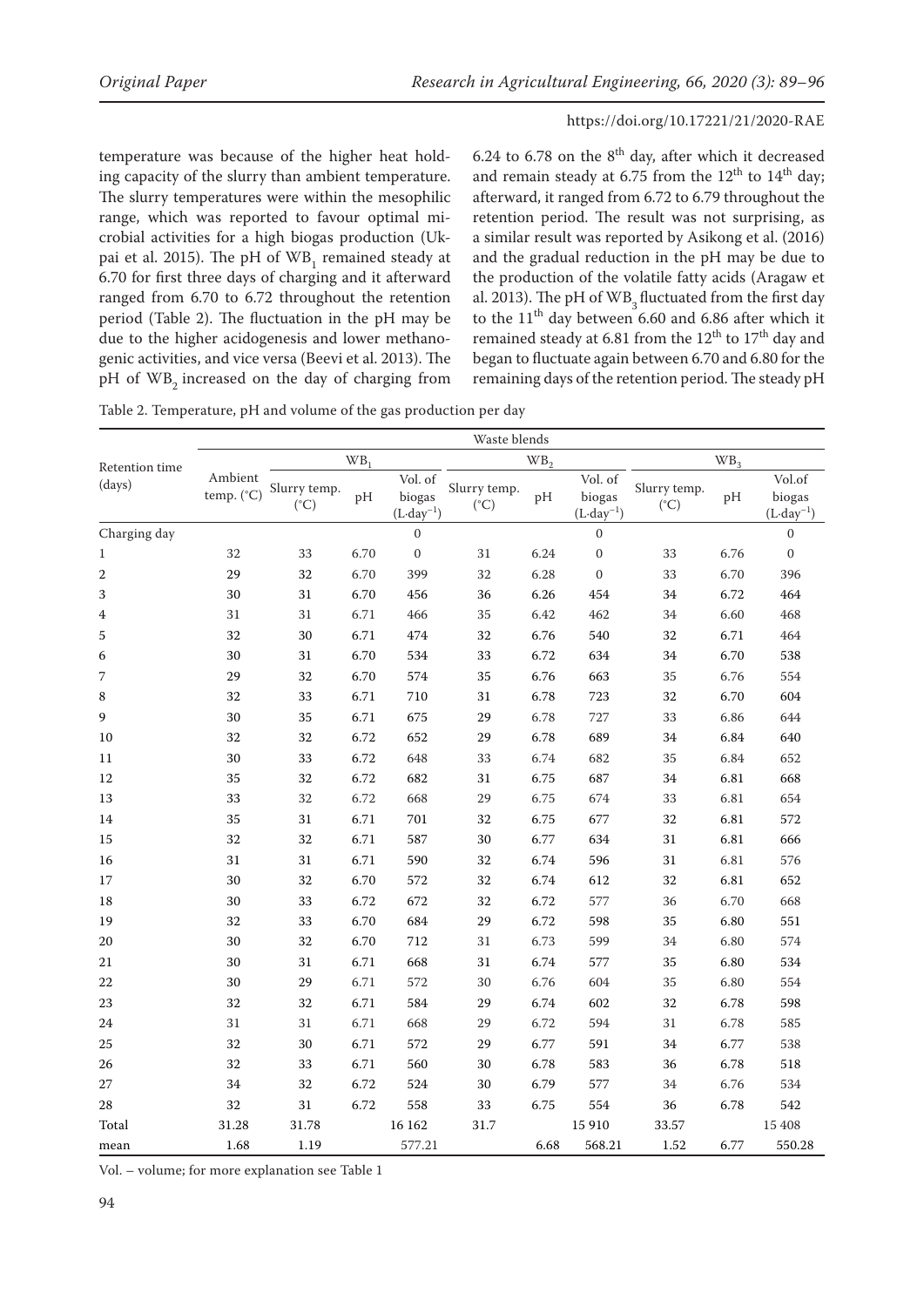observed from the  $12<sup>th</sup>$  to  $17<sup>th</sup>$  day may be attributed to the balance in the acid production by the acidogen and acetogen and the quick consumption of the acid by the methanogen for the biogas production. In  $WB_{1}^{\dagger}$ , the biogas production started on the  $2<sup>nd</sup>$  day (399 L) and increased gradually until it got to the  $8^{th}$  day (710 L); after which its production began to fluctuate (Table 2). A similar result was reported by Asikong et al. (2016). The highest biogas production was on the  $20<sup>th</sup>$  day (712 L). This might be attributed to the positive synergistic effect on the digestion of the cow dung and food waste, which provided more balanced nutrients (Aragaw et al. 2013) and the acclimatisation of the methogens after the substrate hydrolysis (Asikong et al. 2016). The biogas production from  $WB<sub>2</sub>$  started on the 3rd day (454 L) and increased each day to the maximum on the  $9<sup>th</sup>$  day (727 L), afterward the biogas production began to fluctuate (554 and 689 L $\cdot$ day<sup>-1</sup>). In  $WB<sub>2</sub>$ , the biogas production started on the 2<sup>nd</sup> day (396 L) and increased each day to the maximum on day 12 (668 L) after which it began to fluctuate (518 and 668 L·day<sup>-1</sup>). The highest biogas production was on the  $12<sup>th</sup>$  and the  $18<sup>th</sup>$  day (668 L). Similar results were reported by Aragaw et al. (2013) and Nwankwo et al. (2017).

**Cooking time of yams and rice using different heat sources.** Yams and rice, as conventional foods in a Sub-Saharan African country, were used to compare the cooking time of the biogas from different waste compositions ( $WB_{1}$ ,  $WB_{2}$ , and  $WB_{3}$ ), liquefied petroleum gas (LPG) and kerosene (Figure 6). It was observed that the liquefied petroleum gas (11.20 and 32.14 minutes) cooked significantly (*P* < 0.05) faster than the kerosene (18.56 and 44.17 min) and the biogas generated from the different waste compositions, while the biogas generated from the different waste compositions cooked significantly (*P* < 0.05) faster than the kerosene, but no significant ( $P > 0.05$ ) difference between the cooking time of the biogas from the different waste compositions was found. Though the LPG cooked faster than the biogas, but is very costly and not easily accessible to people below a middle-class stature in a Sub-Saharan African country. Biogas can end up being an awesome option in contrast to both LPG and kerosene for an average family in developing countries, taking that it is cheap and eco-friendly into account (Adeoti et al. 2000). Different cooking times for yams and rice were reported by Eze (2012) though it may depend on the quantity of the yams and rice used for the cooking. Abdulkareem (2005) concluded that refining biogas



Figure 6. Cooking time of the yams and rice using the different heating sources **Figure 6: Cooking time of yam and rice using different heating sources. WB1 = 50%**

for explanation see figure 4

before using it could improve its efficiency because the carbon dioxide in the biogas could reduce its cooking efficiency (Eze 2012).

## **CONCLUSION**

The bio-degradation system modified from  $3.6 \text{ m}^3$ capacity plastic tank was able to generate an average biogas of 0.574  $m<sup>3</sup>$  per day from the three experimental waste compositions which could be sufficient to cook three meals per day for 3 to 4 people. The generation of a flammable biogas from the waste and highly significant (*P* < 0.05) percentage change in the physico-chemical properties of the wastes after digestion was an indication of the high efficiency performance of the bio-degradation system modified from the plastic tank. It was observed that the pH of the fermentation slurry fluctuated in accordance with the conditions inside the digester in the course of biogas production. Moreover, the basic perception of the temperature effect showed that the biogas production increased as the ambient and slurry temperatures increased from the morning to the afternoon, but the biogas production decreased toward the evening as the ambient and slurry temperatures decreased. The characterised biogas generated from the different waste compositions showed that the methane gas increased significantly  $(P < 0.05)$  while the carbon dioxide and carbon monoxide decreased significantly  $(P < 0.05)$  at the onset of flaming and at the peak of the biogas production.

There was a significant ( $P < 0.05$ ) difference in the cooking time of the generated biogas and other